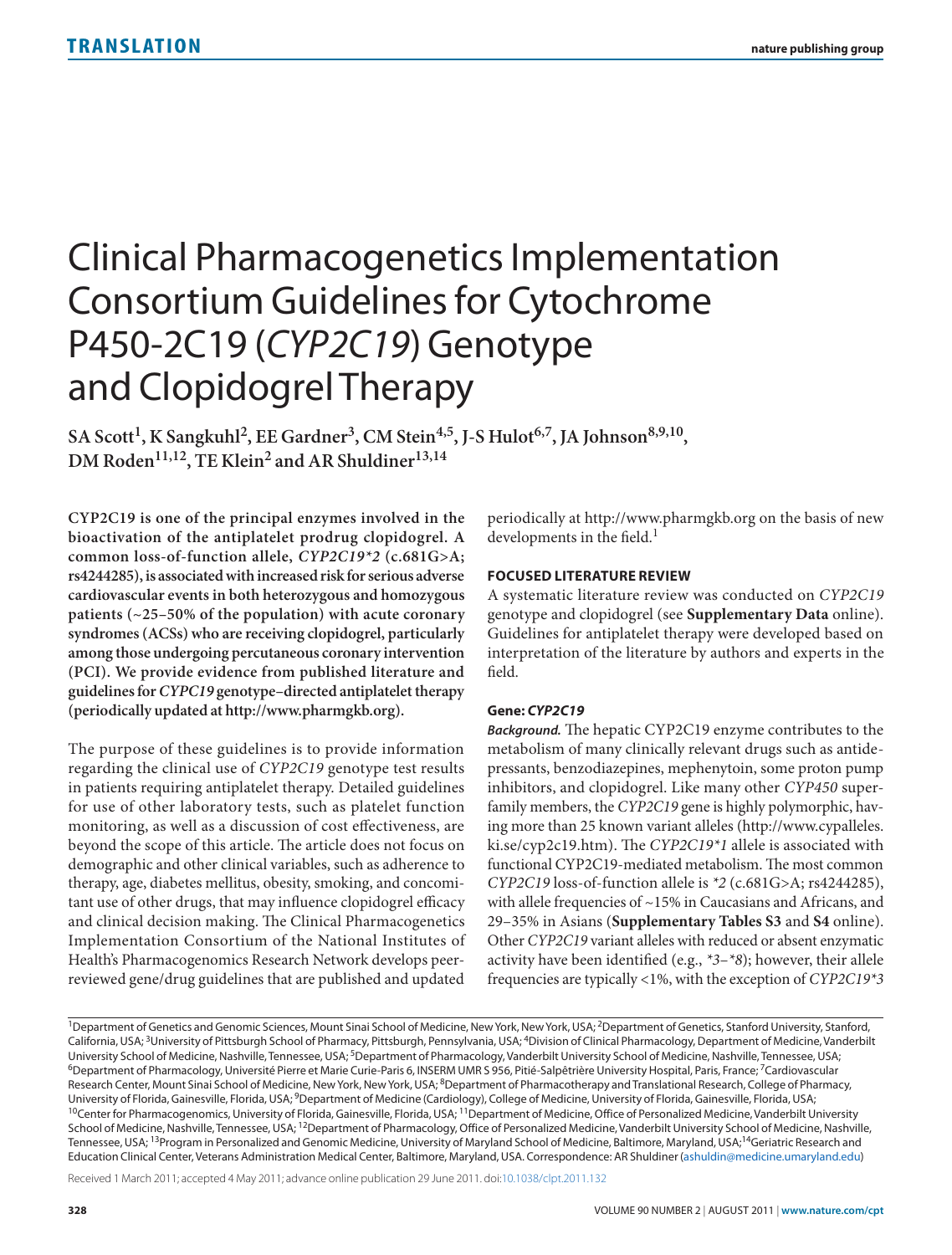|  |  | Table 1 Assigning likely CYP2C19 phenotypes based on genotypes |  |  |
|--|--|----------------------------------------------------------------|--|--|
|--|--|----------------------------------------------------------------|--|--|

| Likely phenotype                                                                                 | Genotypes                                                                                                                              | <b>Examples of diplotypes</b> |  |
|--------------------------------------------------------------------------------------------------|----------------------------------------------------------------------------------------------------------------------------------------|-------------------------------|--|
| Ultrarapid metabolizer: normal or increased activity<br>$(-5-30\%$ of patients)                  | An individual carrying two increased-activity alleles (*17), or one<br>functional allele (*1) plus one increased-activity allele (*17) | $*1/*17$ , $*17/*17$          |  |
| Extensive metabolizer: homozygous wild-type<br>or normal activity $(\sim]35-50\%$ of patients)   | An individual carrying two functional (*1) alleles                                                                                     | $*1/*1$                       |  |
| Intermediate metabolizer: heterozygote or<br>intermediate activity (~18-45% of patients)         | An individual carrying one functional allele (*1) plus one<br>loss-of-function allele (*2-*8)                                          | $*1/*2.*1/*3$                 |  |
| Poor metabolizer: homozygous variant, mutant,<br>low, or deficient activity (~2-15% of patients) | An individual carrying two loss-of-function alleles (*2–*8)                                                                            | $*2/*2, *2/*3, *3/*3$         |  |
|                                                                                                  |                                                                                                                                        |                               |  |

For some rare genotype combinations metabolic phenotypes are difficult to predict; see **Supplementary Table S3** online.

(c.636G>A; rs4986893) in Asians (2–9%; **Supplementary Data** online).

*CYP2C19\*2* is inherited as an autosomal co-dominant trait; platelet responsiveness to clopidogrel in heterozygotes (*\*1*/*\*2*) lies somewhere between the responsiveness in individuals with the  $*1/*1$  genotype and that in those with the  $*2/*2$  genotype.<sup>2-7</sup> Therefore, based on identified *CYP2C19* genotypes, individuals can be categorized as extensive metabolizers (e.g., *\*1/\*1*), intermediate metabolizers (e.g., *\*1/\*2*), or poor metabolizers (e.g., *\*2/\*2*). The frequencies of *CYP2C19* poor metabolizers are ~2–5% among Caucasians and Africans and ~15% in Asians (**Supplementary Data** online).

In contrast, the *CYP2C19\*17* allele (c.-806C>T; rs12248560) results in increased activity as a consequence of enhanced transcription, with average multi-ethnic allele frequencies of ~3–21% (**Supplementary Tables S3** and **S4** online). Individuals who carry this allele may be categorized as ultrarapid metabolizers (e.g., *\*17/\*17*). Some studies indicate that this allele results in enhanced platelet inhibition and clopidogrel response,  $6,8-10$  and possibly an increased risk of bleeding complications.11 However, other studies have not identified an effect of *CYP2C19\*17* (refs. 7,12,13), and adequate evidence for an independent effect of this allele on clinical outcomes is lacking.

*Genetic test interpretation.* Clinical genotyping tests are available that interrogate variant *CYP2C19* alleles and predict an individual's CYP2C19 metabolizer phenotype (**Supplementary Data** online). Each named star (\*) allele is defined by the genotype at one or more specific single-nucleotide polymorphisms (**Supplementary Table S1** online) and is associated with a level of enzyme activity (**Supplementary Table S2** online). **Table 1** and **Supplementary Table S5** online summarize the assignment of the likely CYP2C19 phenotype based on common star allele diplotypes, and these assignments are used to link genotypes with personalized antiplatelet therapy.

*Available genetic test options.* A number of academic and commercial clinical laboratories offer genetic testing for *CYP2C19\*2* and other *CYP2C19* variant alleles (**Supplementary Data** online). However, at the time of this writing, only the *CYP2C19\*2* allele has been adequately studied with respect to clinical outcomes on clopidogrel; other variants are too rare, have not been studied, or have resulted in inconclusive findings.

*Incidental findings.* There are no diseases or conditions that have been convincingly linked to variations in the *CYP2C19* gene independent of drug metabolism and response.

*Other considerations. CYP2C19* loss-of-function alleles do not account for all of the variability in clopidogrel response. Some studies have implicated variants in other genes associated with clopidogrel response (**Supplementary Data** online); however, these have not been consistently replicated.

### **Drug: clopidogrel**

*Background.* Clopidogrel is a thienopyridine prodrug that requires hepatic biotransformation to form an active metabolite that selectively and irreversibly inhibits the purinergic  $P2RY_{12}$ receptor, and thereby platelet aggregation, for the platelet's life span (~10 days). Only 15% of the prodrug is available for transformation to the active agent; the other 85% is hydrolyzed by esterases to inactive forms. Conversion of clopidogrel to its active metabolite requires two sequential oxidative steps involving several CYP450 enzymes (e.g., CYP1A2, CYP2B6, CYP2C9, CYP2C19, and CYP3A4/5; **Supplementary Figure S1** online). A recent study suggested that paraoxonase 1 (*PON1*) may also be involved in clopidogrel activation.<sup>14</sup>

*Linking genetic variability to variability in drug-related phenotypes.* Clopidogrel is commonly prescribed for ACSs and/or following PCI. However, responses to clopidogrel vary widely, with inhibition of adenosine diphosphate–induced platelet aggregation being normally distributed across a broad range.<sup>7</sup> Many studies have shown that *CYP2C19\*2* carriers have lower levels of active clopidogrel metabolites and higher on-treatment platelet aggregation as compared to noncarriers. $2-4,6,7,15$ Moreover, substantial evidence exists linking *CYP2C19* genotype with clinical response among clopidogrel-treated ACS patients,<sup>2,5-7,13,16,17</sup> probably as a result of decreased formation of the active clopidogrel metabolite. For example, large meta-analyses (**Supplementary Table S7** online) have shown that *CYP2C19\*2* carriers treated with clopidogrel have a higher risk for major adverse cardiovascular events as compared to noncarriers (hazard ratio (HR) 1.55, 95% confidence interval (CI) 1.11–2.17 for heterozygotes; HR 1.76, 95% CI 1.24–2.50 for homozygotes), and higher risks of stent thrombosis (HR 2.67, 95% CI 1.69–4.22 for heterozygotes; HR 3.97, 95% CI 1.75–9.02 for homozygotes).<sup>18</sup>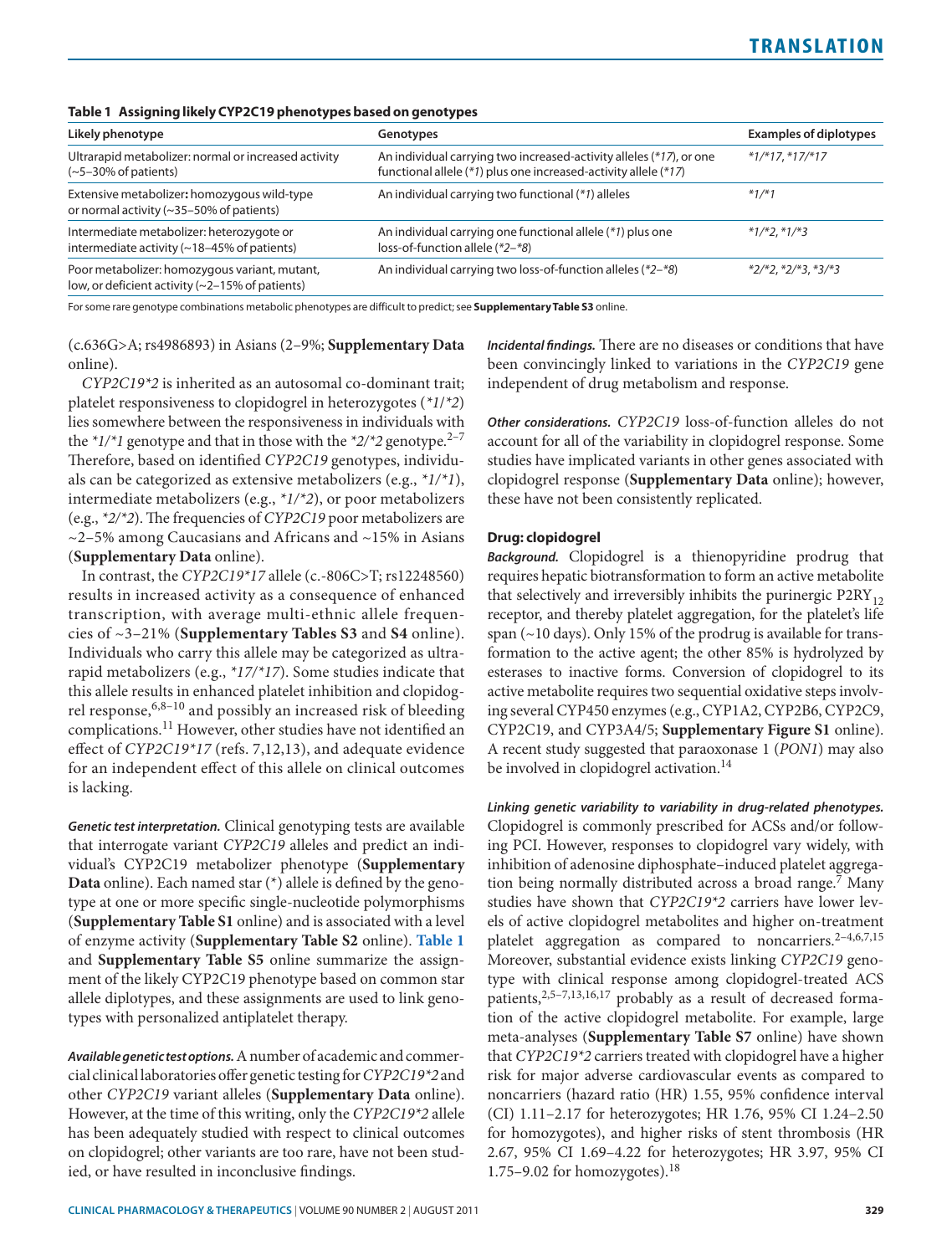| Phenotype (genotype)                                                                    | Implications for clopidogrel                                                                                                               | Therapeutic recommendations                                        | <b>Classification of</b><br>recommendations <sup>a</sup> |
|-----------------------------------------------------------------------------------------|--------------------------------------------------------------------------------------------------------------------------------------------|--------------------------------------------------------------------|----------------------------------------------------------|
| Ultrarapid metabolizer (UM) (*1/*17, *17/*17)<br>and extensive metabolizer (EM) (*1/*1) | Normal (EM) or increased (UM) platelet<br>inhibition; normal (EM) or decreased (UM)<br>residual platelet aggregation <sup>b</sup>          | Clopidogrel label-recommended<br>dosage and administration         | Strong                                                   |
| Intermediate metabolizer (IM) (*1/*2)                                                   | Reduced platelet inhibition; increased<br>residual platelet aggregation; increased<br>risk for adverse cardiovascular events               | Prasugrel or other alternative<br>therapy (if no contraindication) | Moderate                                                 |
| Poor metabolizer (PM) (*2/*2)                                                           | Significantly reduced platelet inhibition;<br>increased residual platelet aggregation;<br>increased risk for adverse cardiovascular events | Prasugrel or other alternative<br>therapy (if no contraindication) | Strong                                                   |

#### **Table 2 Clopidogrel therapy based on CYP2C19 phenotype for ACS/PCI patients initiating antiplatelet therapy**

ACS, acute coronary syndrome; PCI, percutaneous coronary intervention.

aSee Supplementary Data online, Strength of Therapeutic Recommendations. <sup>b</sup>The *CYP2C19\*17* allele may be associated with increased risk of bleeding.<sup>11</sup>

The growing body of literature implicating *CYP2C19\*2* (and perhaps other loss-of-function alleles) in adverse clopidogrel responses prompted the US Food and Drug Administration to implement a boxed warning on the clopidogrel label describing the relationship between *CYP2C19* pharmacogenetics and drug response, particularly noting the drug's diminished effectiveness in poor metabolizers. However, because the agency's warning is not accompanied by a requirement for compulsory genetic testing before initiating clopidogrel therapy, if a patient's genotype is not known, the decision to perform *CYP2C19* testing is up to the individual clinician and patient.

Studies linking *CYP2C19* genotype with variability in clopidogrel response are summarized in **Supplementary Tables S6** and **S7** online; it is this body of evidence, rather than randomized clinical trials involving pharmacogenetic testing that provides the basis for the therapeutic guidelines in **Table 2**. Importantly, the most definitive studies showing a relationship between *CYP2C19* genotype and clopidogrel response have been conducted in patients with ACSs, most of whom underwent PCIs. As such, these findings may not apply to all indications for clopidogrel, including atrial fibrillation, stroke, peripheral artery disease, and chronic stable angina.<sup>19,20</sup> The guidelines set forth here, therefore, apply largely to patients taking clopidogrel in whom invasive PCIs have been performed with drug-eluting or bare-metal stents.

#### *CYP2C19 genetic test interpretation and suggested clinical actions*

*Who should be genotyped for* CYP2C19*?* Recently, the American College of Cardiology Foundation/American Heart Association outlined possible actions by clinicians in response to the Food and Drug Administration's boxed warning.<sup>21</sup> The article fell short of recommending *CYP2C19* genetic testing, citing the absence of prospective randomized clinical outcomes trials of genotype-directed antiplatelet therapy. However, such a clinical trial will take several years to perform; given the substantial body of evidence from the current literature (reviewed above) and potentially more efficacious antiplatelet therapy alternatives (see below), some physicians may choose to modify therapy based on genotype.

One option is to genotype all patients who undergo PCI and thereafter require antiplatelet therapy. Given the excellent clinical course generally observed among the majority of PCI patients treated with clopidogrel, another approach is to target patients who are considered to be at moderate or high clinical risk for poor outcomes in the setting of suboptimal antiplatelet therapy. This includes, for example, patients undergoing highrisk multi-vessel PCI procedures, those who have already had an adverse outcome (e.g., stent thrombosis), and/or those with other high-risk clinical (e.g., ACS, diabetes mellitus, and chronic kidney failure) or angiographic features.

*How should* CYP2C19 *genotype results be acted upon?* Optimal individualized antiplatelet treatment should maximize benefit by reducing risk of recurrent cardiovascular events while minimizing adverse effects such as bleeding. Prasugrel is a new antiplatelet agent that does not depend on CYP2C19 for activation and that was found to be superior to clopidogrel with respect to cardiovascular events (HR for prasugrel vs. clopidogrel 0.81, 95% CI 0.73–0.90, *P* < 0.001).22 However, it may not represent a substitute for clopidogrel in all patients because of (i) a higher associated risk of bleeding (HR 1.32, 95% CI 1.03–1.68, *P* = 0.03), including fatal bleeding (prasugrel 0.4% vs. clopidogrel 0.1%,  $P = 0.002^{22}$ ; (ii) the fact that its use at full dose is not recommended, and lower doses of prasugrel have not been adequately studied; (iii) the larger number of conditions for which clopidogrel is approved; and (iv) the lower expense of clopidogrel as it progressively comes off patent worldwide. In addition to prasugrel, ticagrelor<sup>23</sup> has been approved in Europe, and other antiplatelet alternatives are being developed. Older alternatives to clopidogrel include ticlopidine and cilostazol.

**Table 2** and **[Figure](#page-3-0) 1** summarize the therapeutic guidelines for clopidogrel based on CYP2C19 phenotype. Standard dosing of clopidogrel, as recommended in the product insert, is warranted among patients with a CYP2C19 extensive metabolizer or ultrarapid metabolizer phenotype (i.e., *\*1*/*\*1*, *\*1/\*17*, and *\*17/\*17*).<sup>24</sup> If clinical genotyping identifies a patient as a CYP2C19 poor metabolizer (i.e., *\*2*/*\*2*), current literature supports the use of an alternative agent (e.g., prasugrel, ticagrelor), provided it is not contraindicated clinically.6,22,25–28

The most challenging patient population to address is the CYP2C19 intermediate metabolizer phenotype (e.g., *\*1*/*\*2*).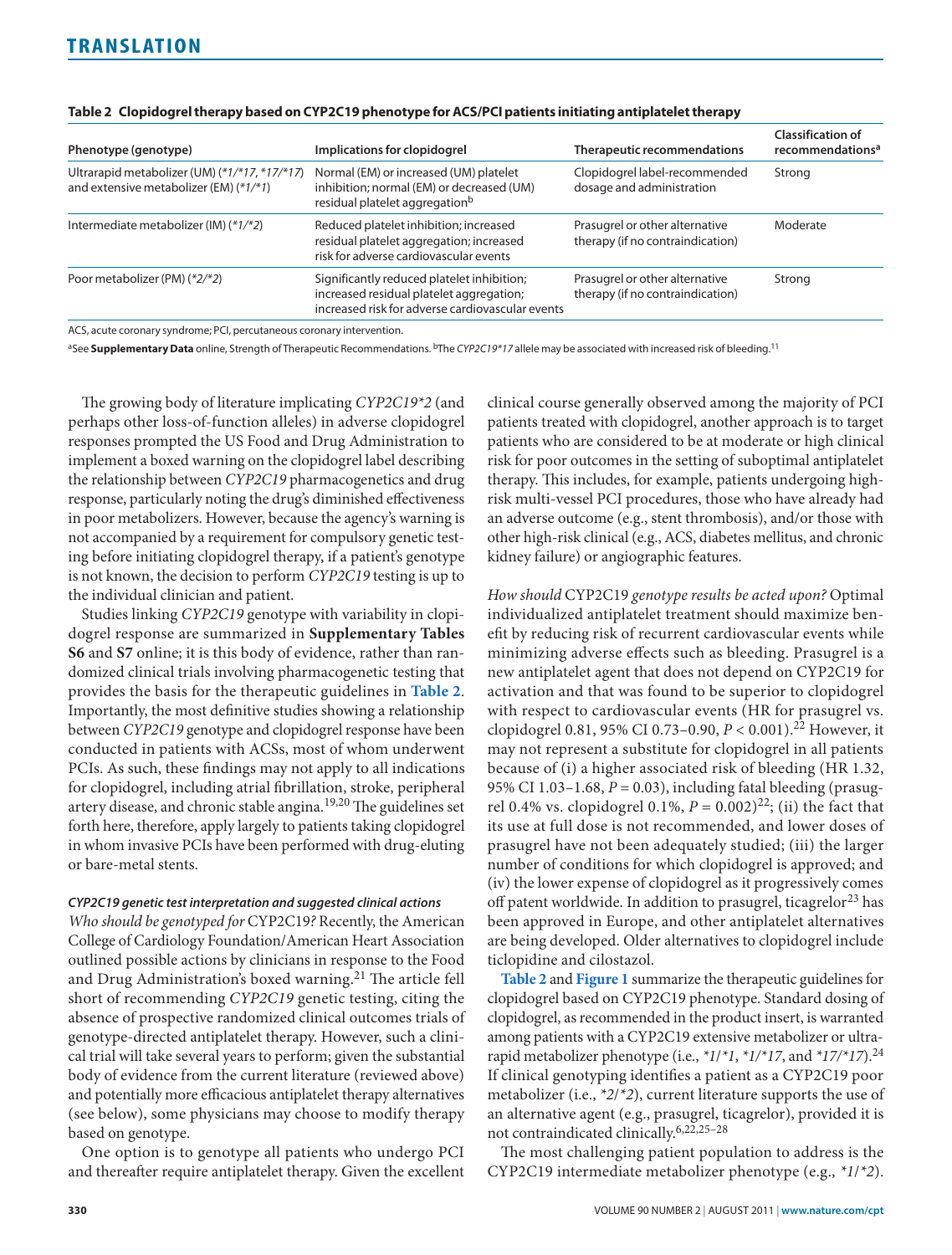<span id="page-3-0"></span>

**Figure 1** Algorithm for suggested clinical actions based on *CYP2C19* genotype in patients with acute coronary syndromes initiating antiplatelet therapy. ACS, acute coronary syndrome; EM, extensive metabolizer; IM, intermediate metabolizer; PCI, percutaneous coronary intervention; PM, poor metabolizer; UM, ultrarapid metabolizer. 1Other rare *CYP2C19* genotypes exist apart from those illustrated (see **Supplementary Data** online for other genotypes and frequencies). 2Higher-dose clopidogrel has not been adequately studied at the time of this writing but may improve platelet function in a subset of IMs and PMs (**Supplementary Table S8** online).<sup>3</sup>Note that prasugrel is recommended only when its use is not clinically contraindicated.

Intermediate metabolizers have higher on-treatment residual platelet activity on average as compared to extensive metabolizers,<sup>2-4,6,7</sup> and *CYP2C19\*2* heterozygous patients with ACSs who receive treatment with clopidogrel have higher risks for adverse cardiovascular outcomes including stent thrombosis<sup>18</sup> (see **Supplementary Data** online). These data support switching to an alternative antiplatelet agent for intermediate metabolizers if there is no contraindication. Given the wide interindividual variability in residual platelet activity observed among intermediate metabolizers receiving clopidogrel, and taking into account other factors that may place intermediate metabolizer patients at increased risk of a cardiovascular (or adverse bleeding) event, clinical judgment should be exercised to determine the most effective individualized therapy.

In recent pilot studies, increasing the clopidogrel maintenance dose from 75 to 150 mg/day increased platelet inhibition in some, but not all, patients who were *CYP2C19\*2* heterozygotes (ref. 29 and **Supplementary Table S8** online). However, given that dose escalation was recently reported to produce no benefit among post-PCI patients with high on-treatment platelet reactivity, $30$  it is currently premature to support a recommendation for an increased maintenance dose of 150 mg/day in *CYP2C19* intermediate metabolizers. Equally controversial is the use of platelet function testing alone (e.g., GRAVITAS and TRIGGER-PCI trial results) or in combination with *CYP2C19* genotype information. Future versions of these guidelines (updated at http://www.pharmgkb.org) will incorporate results from ongoing clinical trials that are designed to address these and other emerging issues.

*Other considerations.* Diabetes mellitus, increased age, and higher body mass index are associated with high on-treatment residual platelet aggregation, and the use of certain proton pump inhibitors may also affect clopidogrel response. In addition,

although these guidelines have been limited to the *CYP2C19\*2* allele, many clinical genotyping platforms include other variant alleles (*\*3*–*\*8, \*17*) that may alter the interpretation of a patient's predicted metabolizer phenotype (**Supplementary Table S3** online). There are reports that variants in other genes such as *ABCB1*, *P2YR<sub>12</sub>*, and *PON1* may affect clopidogrel metabolism and/or efficacy, but the body of evidence does not support genotyping for these variants at the present time.

*Potential benefits and risks for the patient.* The potential benefits of *CYP2C19* testing are that patients with genotypes associated with a higher risk of adverse cardiovascular events during clopidogrel therapy can be identified, and an alternative antiplatelet strategy can be instituted. Although there is mounting evidence associating deficient CYP2C19 with increased risks of adverse cardiovascular outcomes in patients on clopidogrel therapy, there are potential risks in making changes in a patient's therapy on the basis of *CYP2C19* genotype in the absence of randomized clinical trial evidence. *CYP2C19* genotyping is straightforward and reliable when performed in qualified laboratories. However, as with any laboratory test, an additional possible risk to the patient is an error in genotyping. Because genotype test results are applied life-long, any such error could have adverse health implications throughout the lifetime of the patient.

*Caveats: appropriate use and/or potential misuse of genetic tests.* One of the challenges for clinical pharmacogenetic testing is the need for rapid turnaround time and quick reporting of results. When a decision is made to pursue *CYP2C19* testing, it would be advantageous to have the results prior to initiating antiplatelet therapy because most potentially preventable recurrent events occur early; however, in the acute PCI setting, this is not easily achievable. Therefore, if *CYP2C19* genotype is not already known from prior testing, every effort should be made to initiate *CYP2C19* testing as early as possible and to emphasize the need for expedited results. These recommendations apply only to patients with coronary disease; e.g., those with ACSs or undergoing PCI, especially those with stent placements. Current data do not support the use of *CYP2C19* genotyping in other patient populations receiving clopidogrel.19,20

**SUPPLEMENTARY MATERIAL** is linked to the online version of the paper at http://www.nature.com/cpt

#### **Acknowledgments**

We acknowledge the critical input of W. Herzog, J. Knowles, M. Relling, J. Shin, and members of the Clinical Pharmacogenetics Implementation Consortium (CPIC) of the Pharmacogenomics Research Network, funded by the National Institutes of Health (NIH). This work was supported by NIH KL2 RR029885 (S.A.S.), U01 JL65962 (C.M.S), U01 GM074492 (J.A.J.), U19 HL065962-10 (D.M.R.), R24 GM61374 (K.S. and T.E.K.), and U01 HL105198 (A.R.S.). CPIC guidelines reflect expert consensus based on clinical evidence and peer-reviewed literature available at the time they are written and are intended only to assist clinicians in decision making and to identify questions for further research. New evidence may have emerged since the time a guideline was submitted for publication. Guidelines are limited in scope and are not applicable to interventions or diseases not specifically identified. Guidelines do not account for all individual variations among